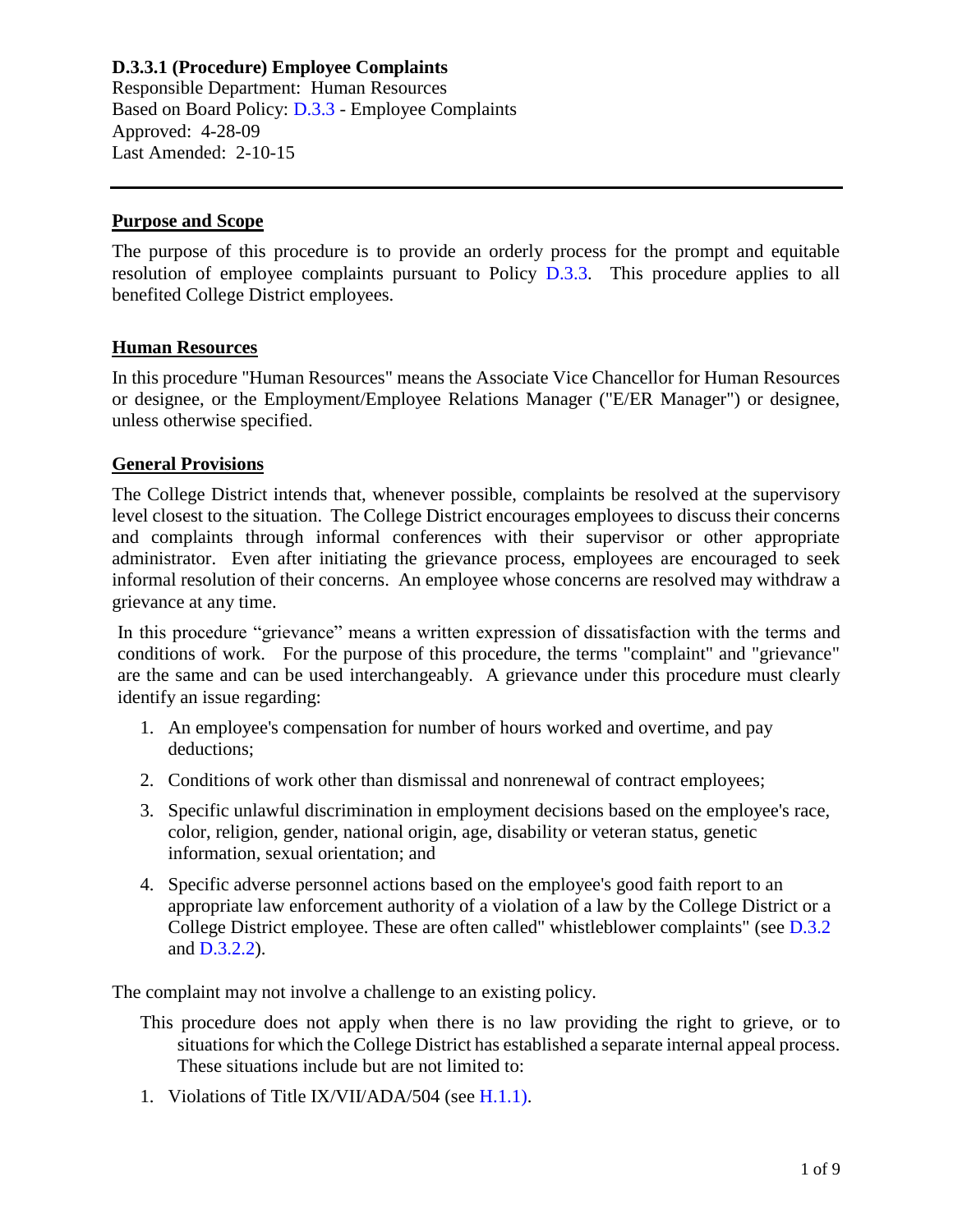- 2. Termination of tenured faculty and other term contract employees during the contract term (see [D.10.2.2](https://www.alamo.edu/siteassets/district/about-us/leadership/board-of-trustees/policies-pdfs/section-d/d.10.2.2-procedure.pdf) and [D.10.2.5\)](https://www.alamo.edu/siteassets/district/about-us/leadership/board-of-trustees/policies-pdfs/section-d/d.10.2.5-procedure.pdf).
- 3. Nonrenewal of non-tenured term contract employees (see [D.10.2.3\)](https://www.alamo.edu/siteassets/district/about-us/leadership/board-of-trustees/policies-pdfs/section-d/d.10.2.3-procedure.pdf).
- 4. Salary placement or pay grade classification or reclassification as the result of a compensation study (appeals procedures for compensation study implementations may vary, and will be announced in conjunction with the applicable implementation).
- 5. Complaints against a College District commissioned peace officer who is an employee of the College District related to conduct within the course and scope of his/her duties (contact the College District Police Department).
- 6. Harassment, including sexual harassment (see  $H(1.2)$ .
- 7. Retaliation not covered by whistleblower laws (see [D.3.2](https://www.alamo.edu/siteassets/district/about-us/leadership/board-of-trustees/policies-pdfs/section-d/d.3.2-policy.pdf) and [D.3.2.1\)](https://www.alamo.edu/siteassets/district/about-us/leadership/board-of-trustees/policies-pdfs/section-d/d.3.2.1-procedure.pdf).
- 8. Performance evaluations (see [D.7.1](https://www.alamo.edu/siteassets/district/about-us/leadership/board-of-trustees/policies-pdfs/section-d/d.7.1-policy.pdf) and [D.7.1.1\)](https://www.alamo.edu/siteassets/district/about-us/leadership/board-of-trustees/policies-pdfs/section-d/d.7.1.1-procedure.pdf).

Personal problems, personality conflicts, or similar matters between employees will be addressed by appropriate administrative personnel rather than through the grievance procedure.

Complaints arising out of any event or a series of related events shall be addressed in one complaint. Employees shall not bring separate or serial complaints arising from any event or series of events that have been or could have been addressed in a previous complaint unless deemed appropriate by Human Resources.

When two or more complaints are sufficiently similar in nature and remedy sought to permit their resolution through one proceeding, the College District may consolidate the complaints.

The process described in this procedure does not create new or additional rights beyond those granted by law or policy, nor does the process require a full evidentiary hearing or "mini-trial" at any level.

#### **Freedom from Retaliation**

The College District shall not tolerate any form of retaliation against a person for bringing a concern or complaint ("grievant") or for cooperating with or participating in the grievance process ("participant"). The College District reserves the right to decline to indemnify or defend any employee who retaliates against another person in violation of this procedure. In the event an employee perceives retaliatory behavior, the employee, whether the grievant, participant, or observer, shall notify Human Resources immediately.

However, nothing in this procedure limits or delays the College District's right to take appropriate disciplinary actions, up to and including termination, when an employee's behavior warrants the action. Such action will not be stayed or put aside as a result of the employee filing a complaint.

Retaliatory behavior against a grievant or a participant (for example, a witness who is interviewed, or someone present at a grievance meeting to provide "moral support" to the employee filing the grievance) may include, but is not limited to, the following actions based on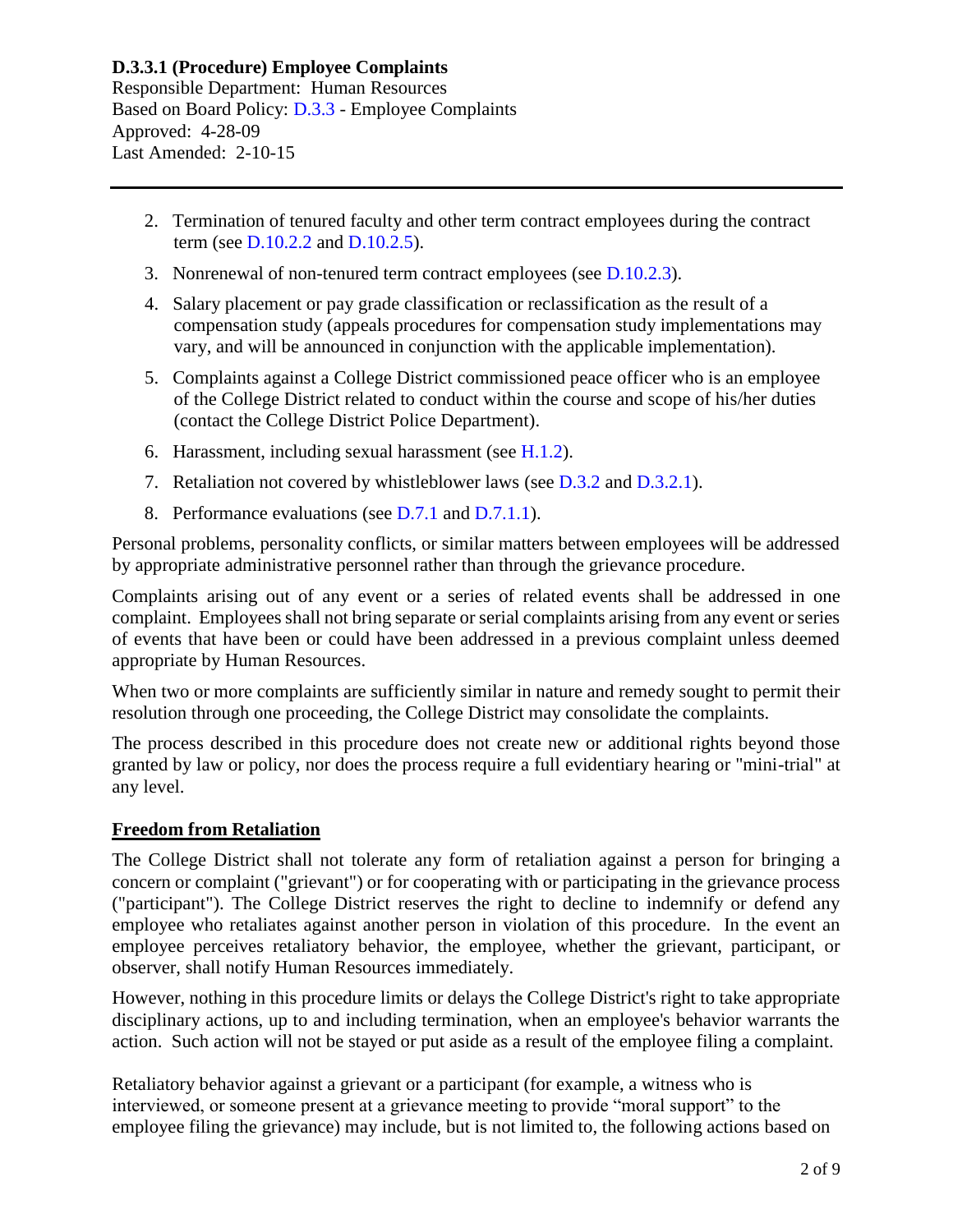## **D.3.3.1 (Procedure) Employee Complaints**

Responsible Department: Human Resources Based on Board Policy: [D.3.3](https://www.alamo.edu/siteassets/district/about-us/leadership/board-of-trustees/policies-pdfs/section-d/d.3.3-policy.pdf) - Employee Complaints Approved: 4-28-09 Last Amended: 2-10-15

the filing of a complaint or participating in or cooperating with the grievance process: creating a hostile work environment; making false, malicious or damaging comments about the grievant or participant; taking adverse personnel action against the grievant or participant; or threatening or intimidating the grievant or participant.

#### **Representatives**

The employee may designate a representative through written notice to the College District at any level of this process by submitting a completed Designation of Representative Form to Human Resources.

"Representative" means any person who or an organization that does not claim the right to strike and is designated by the employee to represent him/her in the grievance process.

If the employee designates legal representation with fewer than three days' notice to the College District before a scheduled conference or hearing, the College District may reschedule the conference or hearing to a later date in order to include the College District's counsel without forfeit of the conference or hearing because of timeliness. A College District employee, if named as the designated representative, shall be allowed to participate in the proceedings only if that employee is on approved vacation or personal leave, on approved leave without pay, or if the proceedings take place outside of the employee's duty hours.

#### **Whistleblower Complaints**

Employees shall file "whistleblower complaints" (for adverse personnel actions based on the employee's good faith report to an appropriate law enforcement authority of a violation of a law by the College District or a College District employee) within the time specified by law. Such complaints shall first be filed in accordance with *Level Three*. Time lines for the employee and the College District set out in this procedure may be shortened to allow the Board to make a final decision within 60 days of when the employee files the complaint (see [D.3.2.2\)](https://www.alamo.edu/siteassets/district/about-us/leadership/board-of-trustees/policies-pdfs/section-d/d.3.2.2-procedure.pdf).

#### **Forms and Responses**

All forms required for the grievance process are available in the Human Resources office. The grievant shall submit the appropriate forms at each level of the grievance process, and shall attach copies of any documents that support the complaint or appeal. If the employee does not have copies of these documents at the time of filing, they should be presented as "new evidence" up to and including Level Three (see *New Evidence*).

"Response" means a written communication to the employee from the appropriate supervisory level. Hearing officers shall forward all responses to Human Resources for review. Human Resources shall send all responses and notices to the employee's address of record by certified U.S. Mail. As long as the grievance is pending, the employee who files a grievance agrees to, and shall accept, certified mail from the College District. Responses are timely filed if they are postmarked by U.S. Mail on or before the deadline.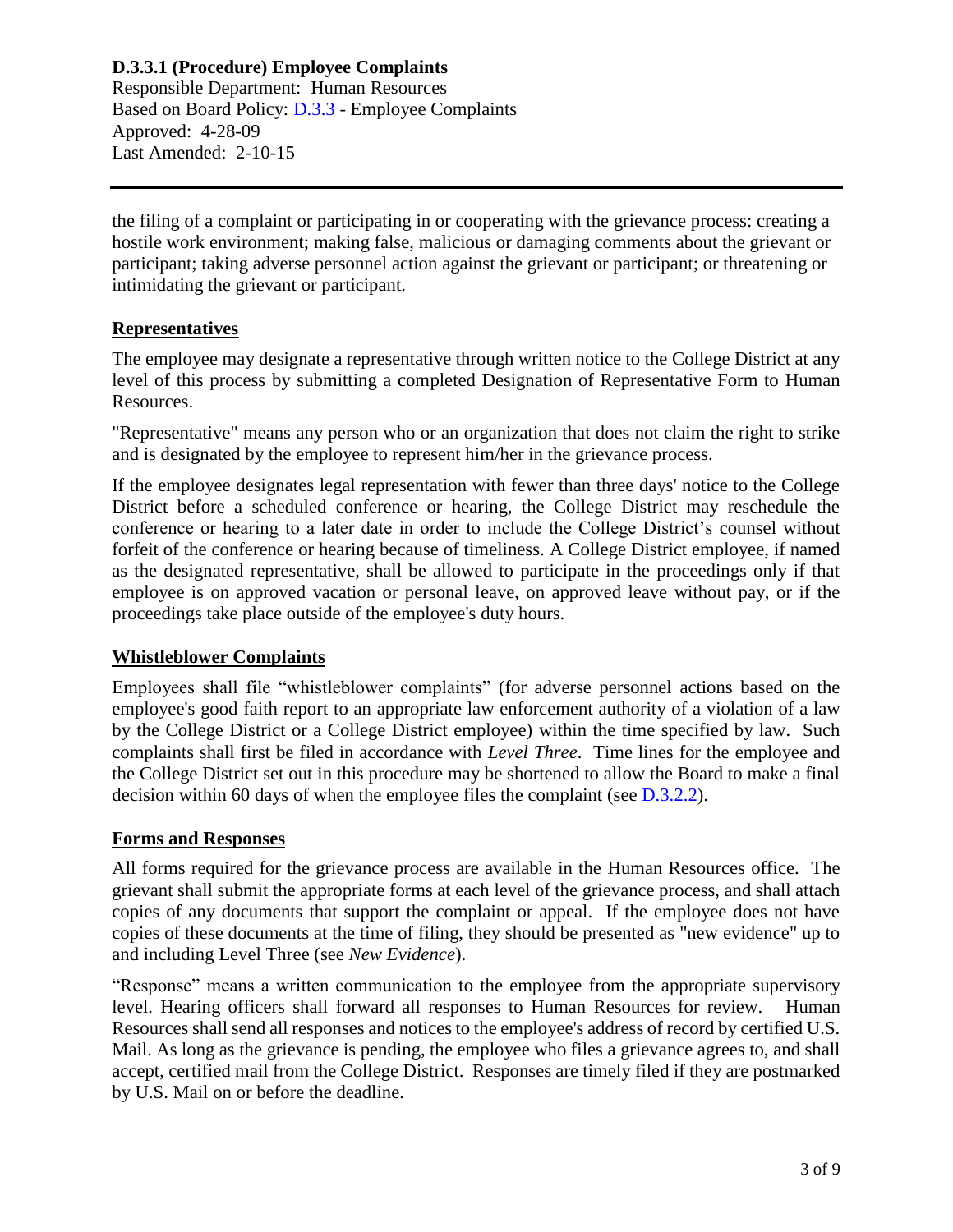As a condition of filing a grievance, an employee shall provide an address of record for grievance requests to be processed under this procedure.

## **Timelines**

"Days" means College District business days unless specified otherwise. In calculating time lines under this procedure, the day a document is filed is "day zero," and all deadlines are determined by counting the following day as "day one."

The timelines set forth at each level are maximums and, whenever possible, the decision maker should render a decision or resolution within a shorter period of time. Both the College District and the employee including the employee's representative shall strictly follow all time limits unless these are modified upon mutual written consent of the employee and Human Resources before the original time limit has expired. Time limits may be extended for circumstances such as unavailability of key personnel due to leave, absence or emergency closures, holidays, or semester breaks. When a mutual agreement cannot be reached, the Chancellor or designee may extend the time limits. In the event that verbal notice of such extension is the only practicable way to notify the employee of the extension, Human Resources shall send a written confirmation of the verbal notice to the employee as soon after giving verbal notice as practicable.

If a complaint form or appeal request is not timely filed, the complaint may be dismissed, on written notice from Human Resources to the employee sent by certified U.S. Mail to the employee's mailing address of record, at any point during the grievance process. Within 10 days after receiving notice of the dismissal, the employee may appeal the dismissal by submitting a completed Timeliness Appeal Form to Human Resources, starting at the level at which the complaint was dismissed. The employee shall limit the grounds for appeal to the issue of timeliness.

The College District shall make every practicable attempt to process grievances timely. Should it fail to do so, however, its untimeliness shall not constitute a violation of the employee's rights unless the action in question occurs more than 10 days after the time when, under this procedure and Policy [D.3.3,](https://www.alamo.edu/siteassets/district/about-us/leadership/board-of-trustees/policies-pdfs/section-d/d.3.3-policy.pdf) it should have occurred. By filing a grievance, a grievant accepts that the College District's failure to process the grievance timely cannot be used against the College District to resolve any ultimate matter of fact.

At Levels One, Two, and Three of the complaint process, if a decision or resolution has not been rendered within the allotted timeline, an employee may appeal to the next level of the complaint process.

A complaint shall be considered withdrawn if the grievant fails to pursue the complaint within the timelines specified in this procedure or agreed to by all parties.

The employee shall timely submit all complaints and appeals under this procedure in writing to Human Resources, using the approved Grievance Request and Appeal forms by hand-delivery or U.S. Mail. Hand-delivered filings are timely if received by Human Resources by the close of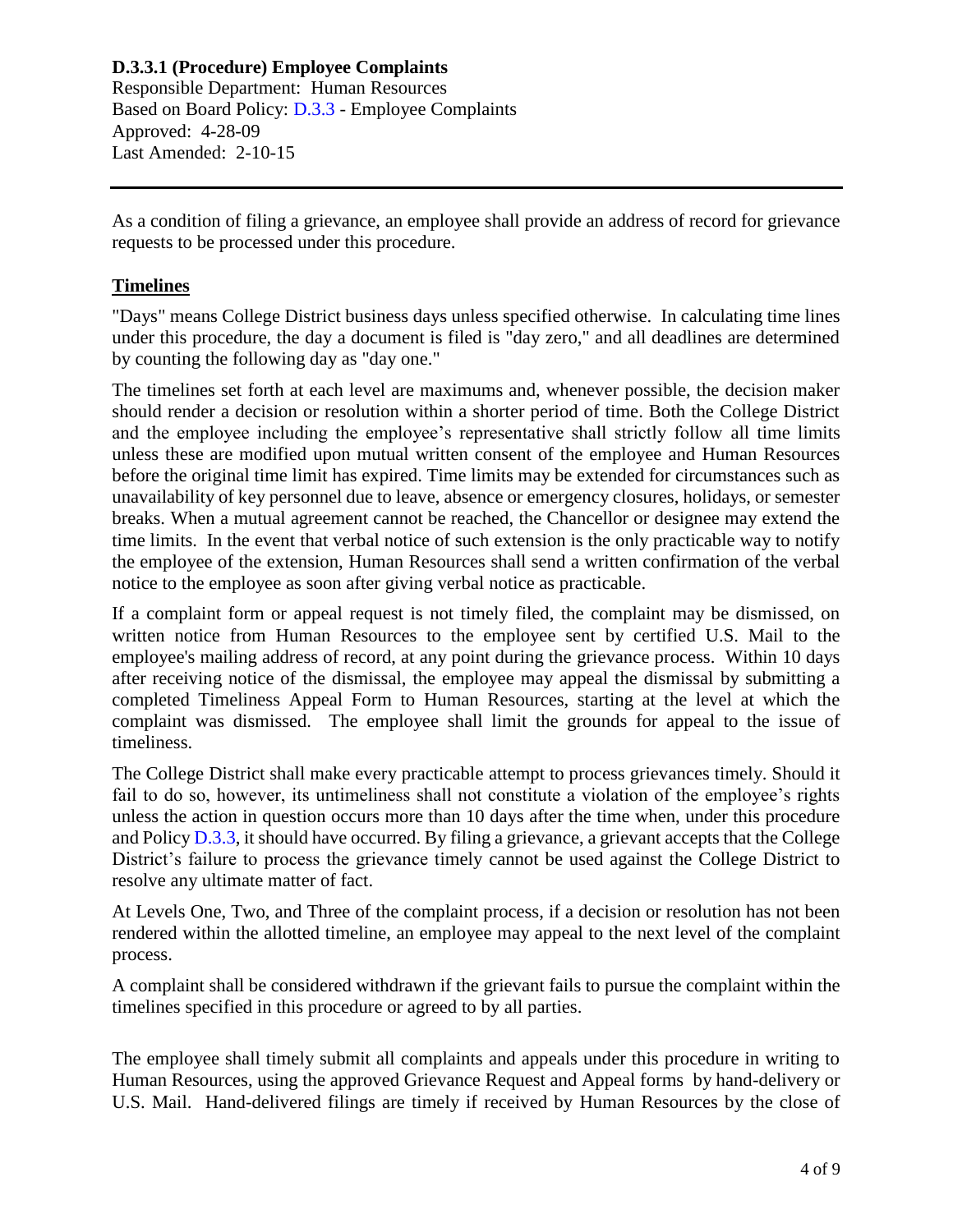business on the deadline. Mail filings are timely if they are postmarked by U.S. Mail on or before the deadline.

#### **New Evidence**

Either party may add new evidence at Levels Two and Three, provided the following conditions are met: (1) the party introducing the new evidence identifies it as "New Evidence," and (2) the party introducing the evidence introduces it no later than three days prior to the conference with the appropriate hearing officer.

#### **Costs Incurred**

Each party shall pay its own costs incurred in the course of processing the grievance. The same rules shall apply as under the Texas Public Information Act for information requested from the College District by the employee or the employee's designated representative. Those rules can be found at 1 Texas Administrative Code Part 5 C,

# [http://info.sos.state.tx.us/pls/pub/readtac\\$ext.ViewTAC?tac\\_view=4&ti=1&pt=5&ch=111.](http://info.sos.state.tx.us/pls/pub/readtac$ext.ViewTAC?tac_view=4&ti=1&pt=5&ch=111)

#### **Withdrawal of Grievance**

The employee may withdraw the grievance at any point in the process by: (1) not filing a timely appeal to Human Resources for the next level hearing, or **(**2) providing written notification to Human Resources saying he/she wishes to withdraw the grievance. Human Resources shall confirm closure of the complaint by certified U.S. Mail to the employee's address of record.

#### **Informal Resolution**

An employee wishing to initiate the grievance process shall request an informal resolution conference by submitting a completed Informal Resolution Conference Request form to Human Resources within 90 calendar days of the date the employee first knew, or with reasonable diligence should have known, of the decision or action giving rise to the complaint or grievance.

The grievant shall be released from regular duties to attend scheduled conferences and shall suffer no loss of pay or other benefits. However, in no instance shall regular classroom instruction be interrupted.

Human Resources shall review the form. Human Resources may reject or return a form on the grounds that it does not identify a valid dispute for which this procedure applies or because no requested remedy has been identified. If Human Resources determines that the form identifies a valid dispute for which this procedure applies and a requested remedy has been identified, within five days after receiving the form Human Resources shall designate the informal resolution hearing officer ("hearing officer" means the supervisor or administrator designated to review the complaint, and to meet with and provide a response to the grievant) and send the form to the informal resolution hearing officer. The informal resolution hearing officer will normally be the employee's immediate supervisor, but may be the next managerial level closest to the situation.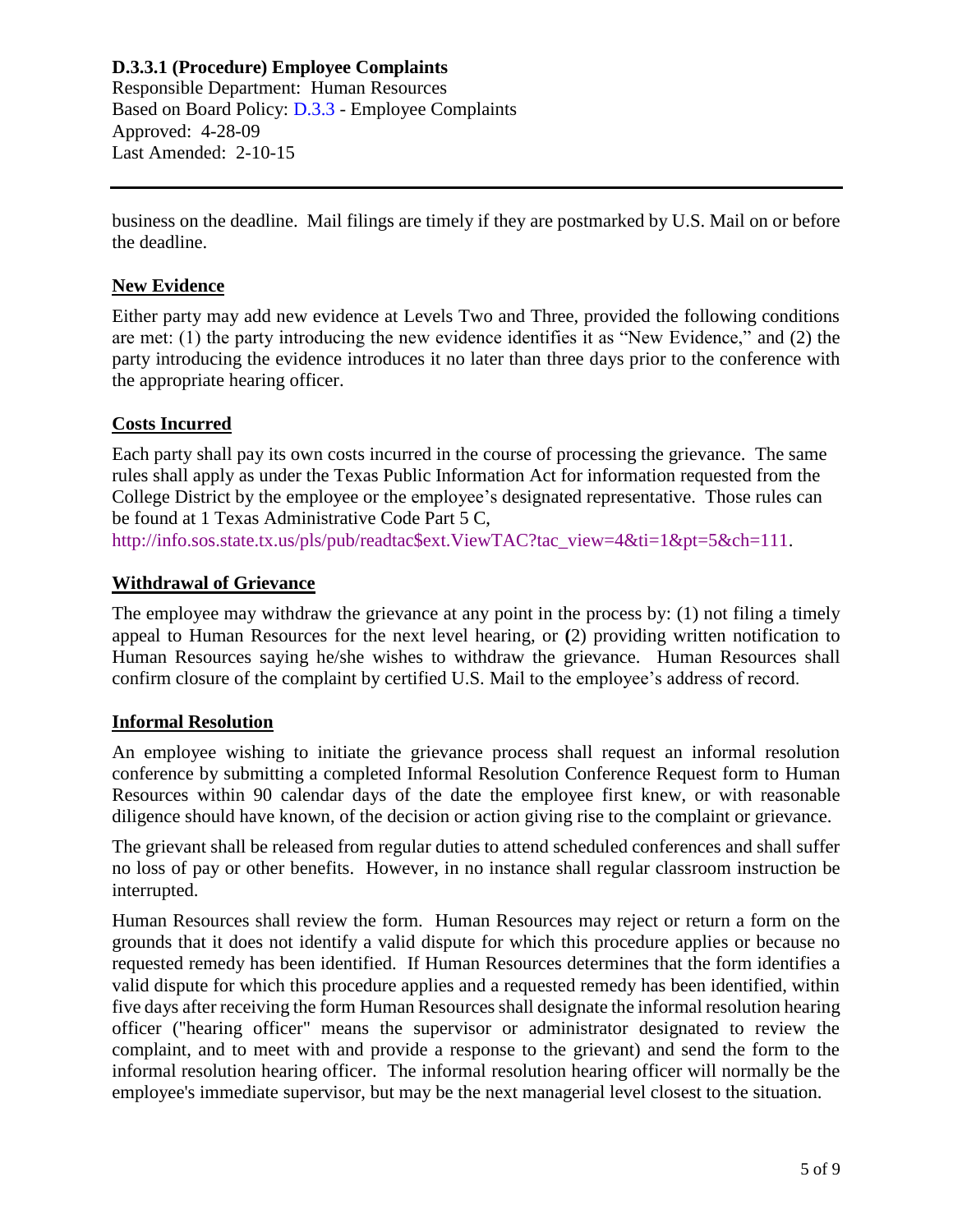# **D.3.3.1 (Procedure) Employee Complaints**

Responsible Department: Human Resources Based on Board Policy: [D.3.3](https://www.alamo.edu/siteassets/district/about-us/leadership/board-of-trustees/policies-pdfs/section-d/d.3.3-policy.pdf) - Employee Complaints Approved: 4-28-09 Last Amended: 2-10-15

Within three days after receiving the form from Human Resources, the informal resolution hearing officer shall send a copy of the form to the college President, or if the employee is a district services employee, to the appropriate Vice Chancellor or the Chancellor.

Within five days after receiving the form, the informal resolution hearing officer shall meet with the employee, and within five days after the meeting shall send a written response to Human Resources, with copies to the college President, Vice Chancellor, or Chancellor, as appropriate. Human Resources shall send the response to the employee within five days after receiving the response.

#### **Conference with Human Resources**

If the complaint was not resolved as a result of the informal resolution conference, within 10 days after receiving the informal resolution conference response from Human Resources, the employee may request a conference with the E/ER Manager or designee. The E/ER Manager or designee shall review the employee's concerns. After consultation with the college President or designee, or if the employee is a district services employee, the appropriate Vice Chancellor/designee or the Chancellor/designee, the E/ER Manager shall provide guidance to the employee on how to proceed, whether through the next level of the grievance process or referral for mediation.

#### **Mediation**

When both the College District and the employee agree that meeting face-to-face with the help of an experienced mediator, at no cost to the employee, may help resolve issues presented in the grievance, mediation may be used at any point in the grievance process. The College District shall incur ordinary costs associated with the mediation, including the cost of mediator services and the meeting location.

Once the employee and the College District have signed an agreement to mediate the dispute underlying the grievance, and as long as both sides are actively involved in trying to reach a resolution through mediation, all filing and action deadlines shall be put into suspense. If the mediation process does not result in an agreement, then the employee may resume the grievance process at the same step where he/she left it before agreeing to mediate the dispute. The business day following the mediation shall resume the filing "days."

To start the mediation process, either the employee or the E/ER Manager may request mediation. The E/ER Manager, in consultation with the Associate Vice Chancellor for Human Resources and General Counsel, will coordinate the mediation process. The employee and the College District shall jointly select the mediator from the list of certified mediators posted at [http://www.alamo.edu/district/legal/mediation.htm.](http://www.alamo.edu/district/legal/mediation.htm)

The mediator serves as a neutral facilitator in the negotiation between the parties, helping them to develop a mutually acceptable resolution of the dispute. Mediation is intended to help reconcile the parties in conflict, not to perform an investigation or arrive at a "verdict" or assign blame. Mediation may continue as long as both parties think that progress is being made. If progress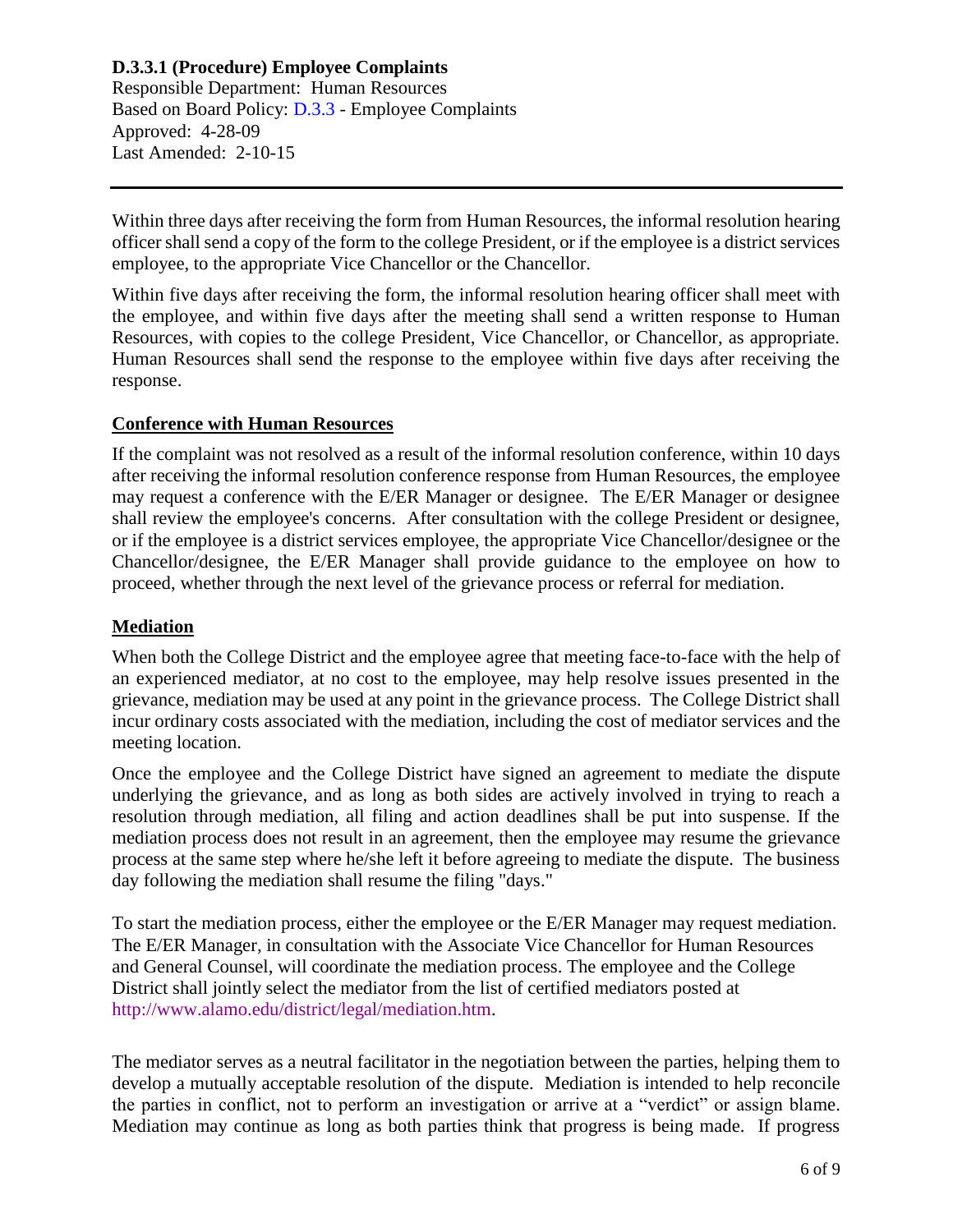seems unlikely, the mediator may declare an impasse and call the proceedings to a close. Regardless of the outcome, the mediator shall report the results of the mediation to the E/ER Manager, while preserving the legal confidentiality of the mediation session.

If the mediation helps the parties to reach an agreement, then the employee may withdraw the complaint, concluding the grievance. All records of the mediation shall be kept as confidential documents in the Office of Legal Affairs.

## **Level One**

If the informal level or mediation fails to resolve the complaint, the employee may initiate the formal grievance process by submitting a completed Level One Appeal form and any supporting documentation to Human Resources within 10 days after the conference with the E/ER Manager/designee or the mediation conference. Human Resources shall use all forms and documentation submitted to track and document the progress and resolution of the complaint.

Within five days after receiving the form, the E/ER manager or designee shall designate the Level One and Level Two hearing officers, notify the hearing officers, send the form to the Level One hearing officer, and follow the process beginning with "*Level One*" in this procedure.

The Level One hearing officer shall be at least one managerial level above the informal resolution hearing officer.

The Level One hearing officer shall review the employee's complaint and hold a conference with the employee within five days of receiving the Level One Appeal form, and shall provide a written response to Human Resources within 10 days after receiving the form. Human Resources shall send the response to the employee within five days after receiving the response.

## **Level Two**

If the Level One response does not resolve the grievance, the employee may request a conference with the Level Two hearing officer to appeal the Level One decision by submitting a completed Level Two Appeal form and any supporting documentation to Human Resources within 10 days after receiving the Level One response. Human Resources shall send the form to the Level Two hearing officer within five days after receiving the form. The employee shall identify any new evidence to be considered at this level as "New Evidence" and shall submit the evidence to the Level Two hearing officer no less than three days prior to the conference.

The Level Two hearing officer shall hold a conference with the employee within five days after receiving the form, and shall provide a written response to Human Resources within five days after the conference. Human Resources shall send the response to the employee within five days after receiving the response.

## **Level Three**

If the Level Two response does not resolve the grievance, the employee may request a conference with the Chancellor or designee by submitting a completed Level Three Appeal form to Human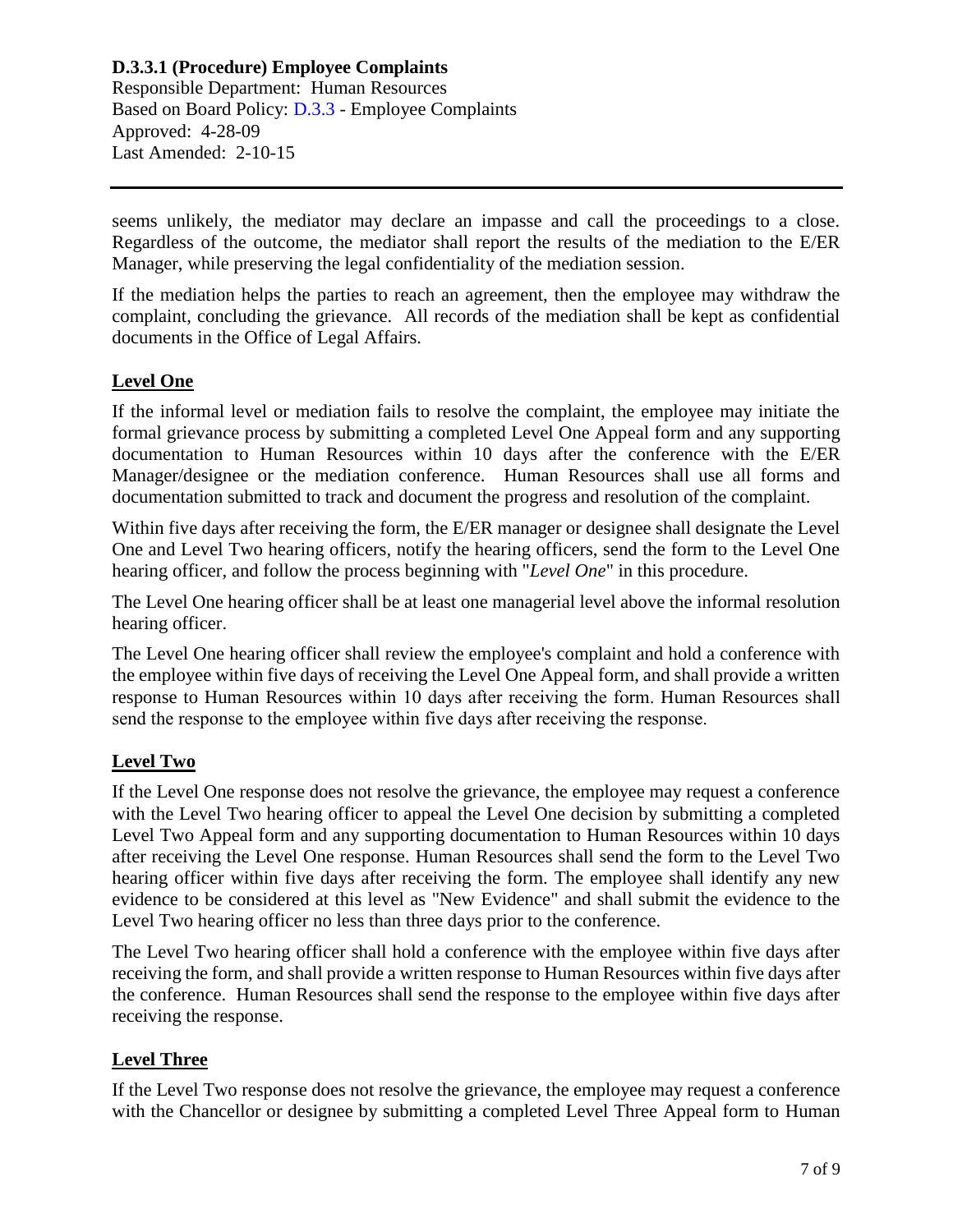#### **D.3.3.1 (Procedure) Employee Complaints** Responsible Department: Human Resources

Based on Board Policy: [D.3.3](https://www.alamo.edu/siteassets/district/about-us/leadership/board-of-trustees/policies-pdfs/section-d/d.3.3-policy.pdf) - Employee Complaints Approved: 4-28-09 Last Amended: 2-10-15

Resources within 10 days after receiving the Level Two response. Human Resources shall send the completed form to the Chancellor or designee within five days after receiving the form. The employee shall identify any new evidence to be considered at this level as "New Evidence" and shall submit the evidence to the Chancellor or designee no less than three days prior to the conference.

The Chancellor or designee shall review the complaint and hold a conference with the grievant within 10 days after receiving the Level Three Appeal form. The Chancellor or designee shall have 10 days following the conference to provide a written response to Human Resources. Human Resources shall send the response to the employee within five days after receiving the response.

## **Level Four**

If the Level Three response does not resolve the grievance, the employee may appeal the decision to the Board by submitting a completed Level Four Appeal form to Human Resources within 10 days after receiving the Level Three response.

Within 15 days of receiving the completed form Human Resources shall inform the employee in writing of the date, time, and place of the Board meeting at which the complaint will be on the agenda for presentation to the Board.

The Chancellor or designee shall provide the Board with copies of the complaint form, all responses, all appeal requests, and all written documentation previously submitted by the employee and the administration. The Board shall consider only those issues and documents presented at the preceding levels and identified in the appeal request.

The Board Chairperson or designee may set reasonable time limits and guidelines for the presentation. The Board shall hear the complaint and may request that the administration explain its previous decisions. The Board shall hear the complaint in executive (closed) session unless the employee requests that the complaint be heard in open session.

In addition to any other record of the Board meeting required by law, the Board shall prepare a separate record of the Level Four presentation. The Level Four presentation, including the presentation by the employee or the employee's designated representative, any presentation from the administration, and questions from the Board with responses, shall be recorded by audio recording, video/audio recording, or court reporter.

The Board shall then consider the complaint. It may give notice of its decision orally or in writing at any time up to and including the next regular Board meeting. The Board shall be the final authority in grievable matters.

If for any reason the Board fails to reach a decision regarding the complaint by the end of the next regular meeting, the lack of a response by the Board upholds the administrative decision at Level Three.